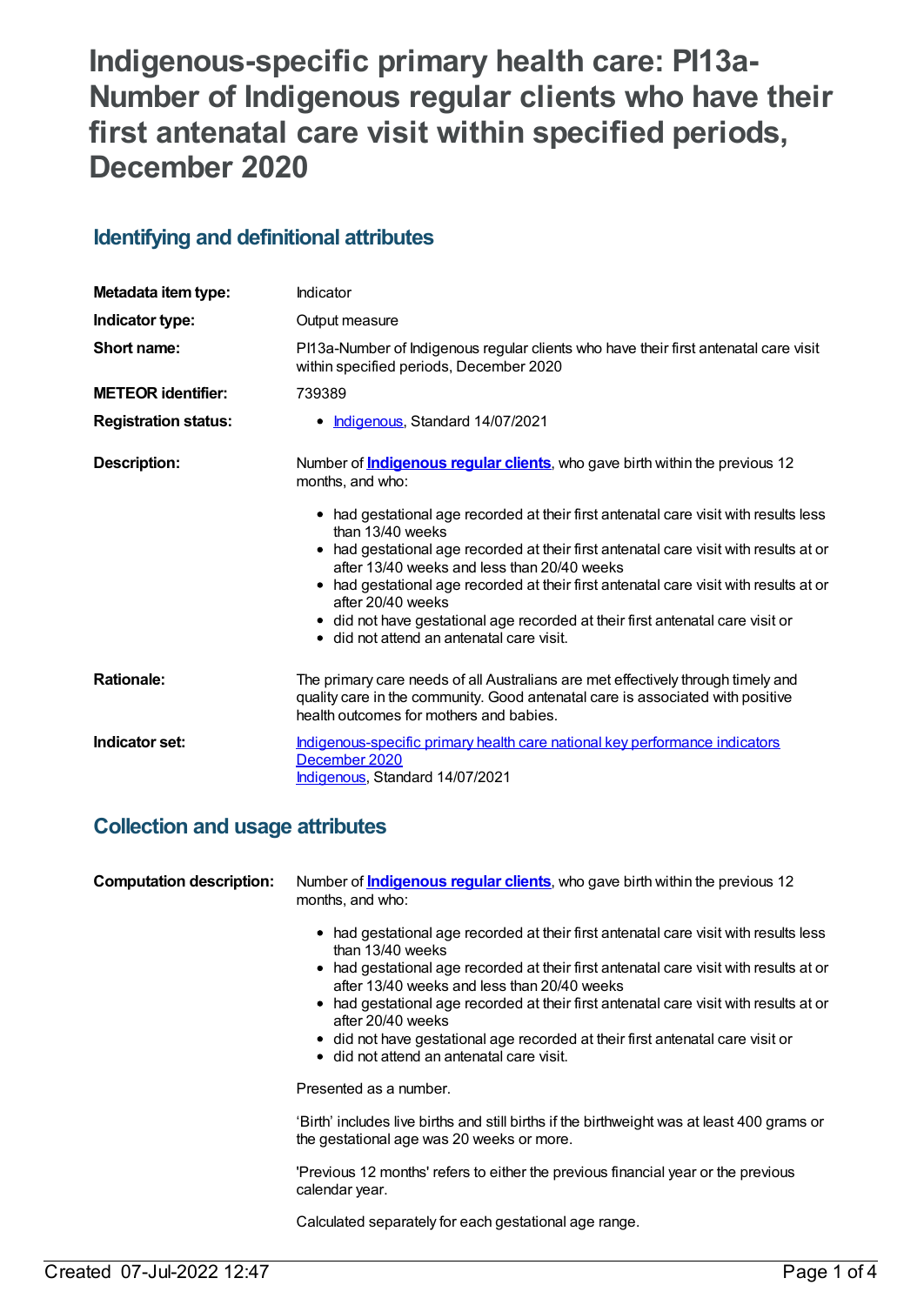| <b>Computation:</b> |
|---------------------|
|---------------------|

Numerator only.

**Numerator:** Calculation A: Number of Indigenous regular clients, who gave birth within the previous 12 months and who had gestational age recorded at their first antenatal care visit with results less than 13/40 weeks.

> Calculation B: Number of Indigenous regular clients, who gave birth within the previous 12 months and who had gestational age recorded at their first antenatal care visit with results at or after 13/40 weeks and less than 20/40 weeks.

> Calculation C: Number of Indigenous regular clients, who gave birth within the previous 12 months and who had gestational age recorded at their first antenatal care visit with results at or after 20/40 weeks.

Calculation D: Number of Indigenous regular clients, who gave birth within the previous 12 months and who did not have gestational age recorded at their first antenatal care visit.

Calculation E: Number of Indigenous regular clients, who gave birth within the previous 12 months and who did not have an antenatal visit recorded.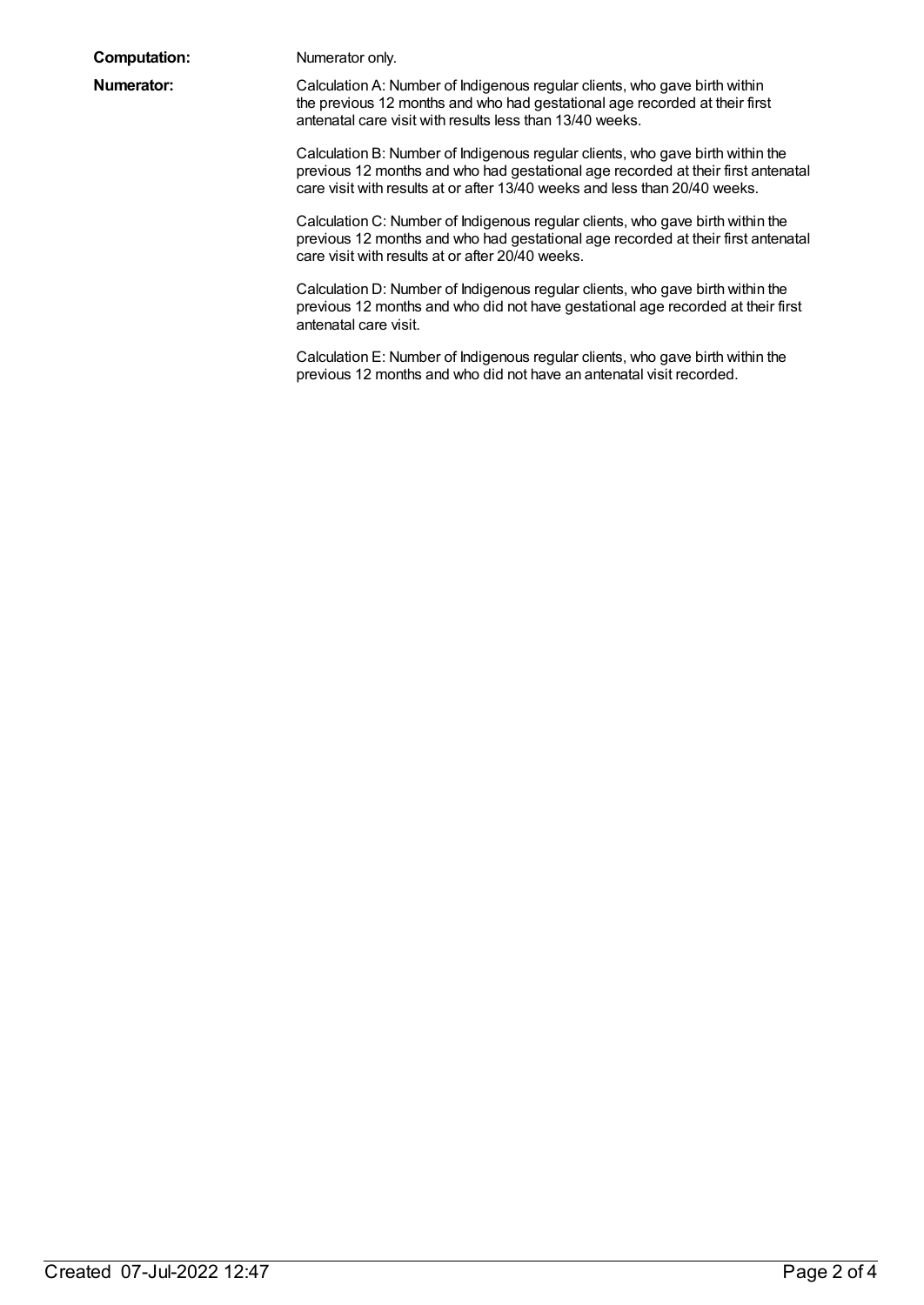#### [Person—Indigenous](https://meteor.aihw.gov.au/content/602543) status, code N

#### **Data Source**

[Indigenous-specific](https://meteor.aihw.gov.au/content/737914) primary health care national Key Performance Indicators (nKPI) data collection

#### **NMDS / DSS**

[Indigenous-specific](https://meteor.aihw.gov.au/content/738532) primary health care NBEDS December 2020

**Guide for use**

Indigenous only.

#### **Data Element / Data Set**

[Person—regular](https://meteor.aihw.gov.au/content/686291) client indicator, yes/no code N

#### **Data Source**

[Indigenous-specific](https://meteor.aihw.gov.au/content/737914) primary health care national Key Performance Indicators (nKPI) data collection

**NMDS / DSS**

[Indigenous-specific](https://meteor.aihw.gov.au/content/738532) primary health care NBEDS December 2020

**Guide for use**

Regular clients only.

### **Data Element / Data Set**

Product of [birth—birth](https://meteor.aihw.gov.au/content/732895) status, code N

#### **Data Source**

[Indigenous-specific](https://meteor.aihw.gov.au/content/737914) primary health care national Key Performance Indicators (nKPI) data collection

#### **NMDS / DSS**

[Indigenous-specific](https://meteor.aihw.gov.au/content/738532) primary health care NBEDS December 2020

#### **Guide for use**

All births (live, still) of more than 20 weeks gestation or more than 400 grams.

#### **Data Element / Data Set**

[Pregnancy—estimated](https://meteor.aihw.gov.au/content/732908) duration of pregnancy at the first antenatal care visit, total completed weeks N[N]

#### **Data Source**

[Indigenous-specific](https://meteor.aihw.gov.au/content/737914) primary health care national Key Performance Indicators (nKPI) data collection

#### **NMDS / DSS**

[Indigenous-specific](https://meteor.aihw.gov.au/content/738532) primary health care NBEDS December 2020

**Disaggregation:** Mother's age group: a) less than 20 years b) 20 to 34 years c) 35 years and over.